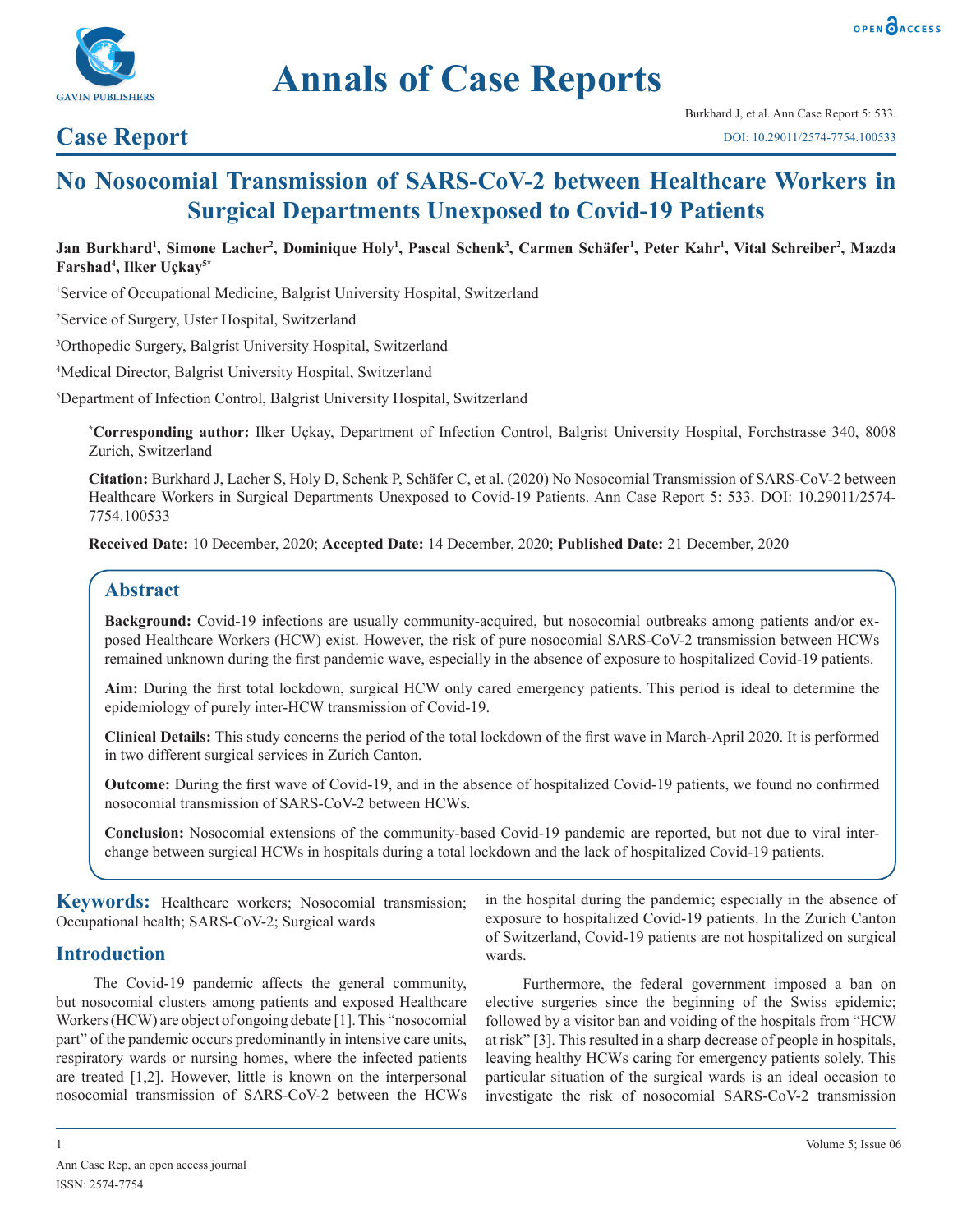**Citation:** Burkhard J, Lacher S, Holy D, Schenk P, Schäfer C, et al. (2020) No Nosocomial Transmission of SARS-CoV-2 between Healthcare Workers in Surgical Departments Unexposed to Covid-19 Patients. Ann Case Report 5: 533. DOI: 10.29011/2574-7754.100533

between HCWs during the peak of a community pandemic. We chose two surgical departments with no hospitalized Covid-19 patients during the entire (first) wave of the novel coronavirus epidemic in the canton for this evaluation.

#### **Setting**

The Balgrist University Hospital is a tertiary center for elective orthopedic surgery with a total of 1250 employees and saw only 1 orthopedic patient with a concomitant diagnosis of community-acquired Covid-19 [4]. The Surgery Service of Uster Hospital (1310 employees and 20 kilometers away) witnessed no hospitalized Covid-19 patients, but HCWs were potentially exposed to Covid-19 patients in other wards [5]. The Zurich epidemic (first peak wave) lasted approximatively from 1 March 2020 to 1 May 2020 [6] (Figure 1). All HCWs with symptoms compatible with possible Covid-19 underwent nasopharyngeal swabs for a PCR-based diagnosis of the viral genome. If confirmed, the infected HCWs stayed in quarantine (at home) during ten days; or continued to work (with masks) when the PCR was negative. There was no post-exposure quarantine of asymptomatic HCWs.



**Figure 1:** Epidemiologic curve of Covid-19 infections in Zurich Canton (First Wave). Vertical axis: Number of PCR-positive cases per day. Horizontal axis: timeline. The arrow indicates the date of the serology samplings of volunteering HCWs.

For positive cases, we conducted an intrahospital contact tracing. All HCWs complied with social distancing (>2 meters) and wearing of surgical mask in presence of respiratory symptoms or after unprotected close contact to a confirmed case. On 27 April 2020, the Canton ordered a general masking duty for all HCWs, but only in healthcare settings and not outside of the hospital. As representatives for most surgical HCWs, we arbitrarily sampled 50 serologies among volunteers on surgical wards between 21- 23 April 2020 (qualitative serologies for Covid-specific IgG). These volunteers roughly worked during eight to ten hours per day and thus spend one-third of their daytime inside the hospitals. We used several laboratories, but the most frequent technique based on a SARS-CoV-2 Antibody-Bead Assay (ABCORA), measuring reactivity against 3 antigens (spike proteins S1, S2 an nucleoprotein). All volunteers consented to the analyses that were important for the occupational medicine and the institutional infection control.

#### **Epidemiological Assessment and Case Series**

At Balgrist Hospital, we tested 48 hospitalized patients with respiratory symptoms by PCR. Only 1 was positive for SARS-CoV-2. Among the 96 HCWs with respiratory symptoms, 10 (10%) were Covid-positive. All HCWs reported having acquired the infection in the community. Only one physiotherapist revealed a possible alternative, "nosocomial origin" having occurred during a professional meeting in the hospital. In the surgical wards in Uster, no HCW was positive. Regarding the 33 serologies for the Balgrist and the 20 serologies of Uster, all were negative for IgG; except for two previously infected HCWs at the Balgrist (Table 1). These two PCR-confirmed cases served as a positive control for the serologies. All HCW with negative serologies remained diseasefree until five months after. Overall, the incidence of documented Covid-19 cases among the Balgrist HCWs was 8/1000 persons. During the same surveillance period and until 16 June 2020, the formal risk for acquiring Covid-19 in the general population of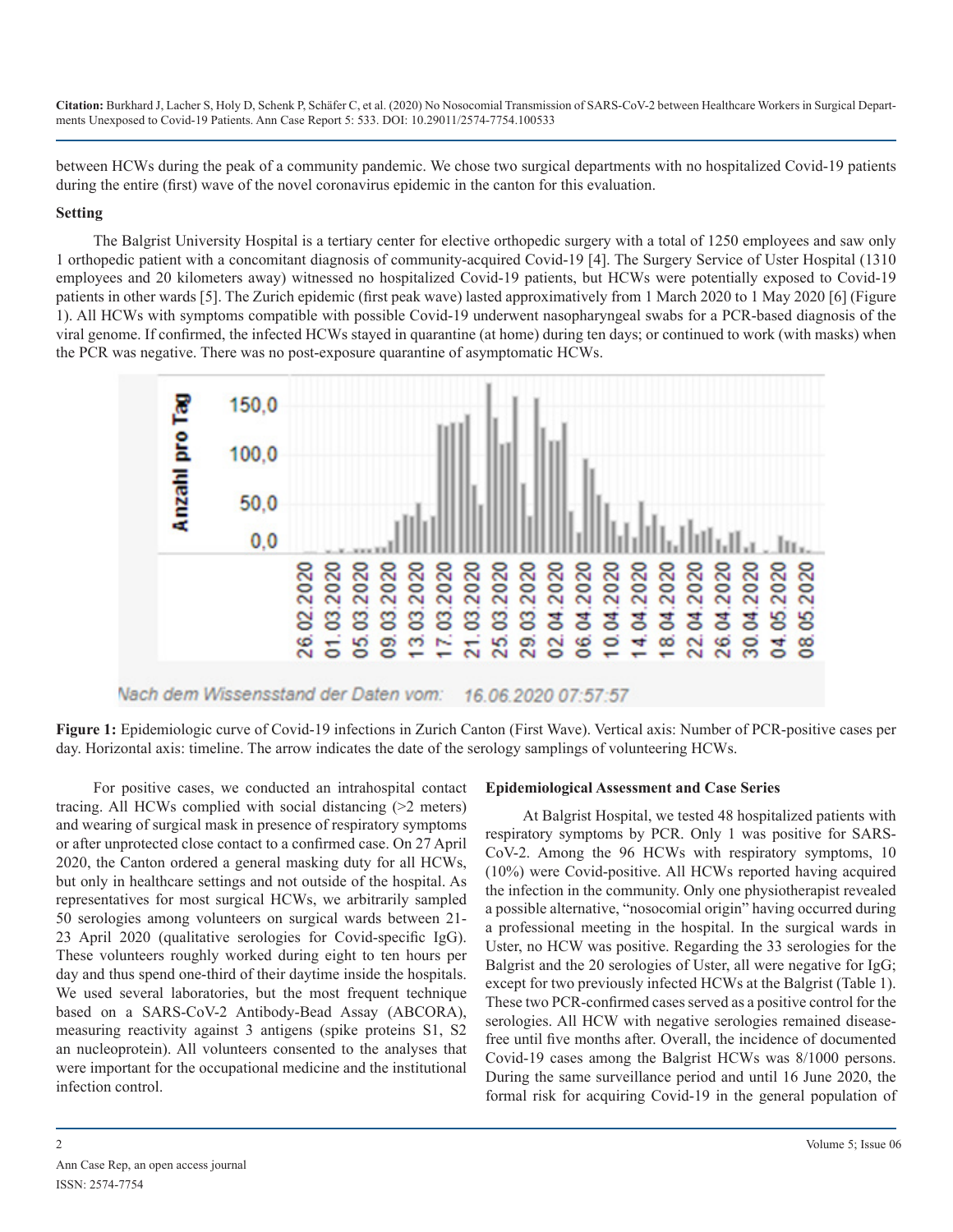**Citation:** Burkhard J, Lacher S, Holy D, Schenk P, Schäfer C, et al. (2020) No Nosocomial Transmission of SARS-CoV-2 between Healthcare Workers in Surgical Departments Unexposed to Covid-19 Patients. Ann Case Report 5: 533. DOI: 10.29011/2574-7754.100533

| $n = 53$                          | <b>Balgrist Hospital</b><br>$n = 33$ | <b>Uster Hospital n</b><br>$= 20$ |
|-----------------------------------|--------------------------------------|-----------------------------------|
| Female sex                        | 14                                   | 14                                |
| Male sex                          | 19                                   | 6                                 |
| Median age (years)                | 37, range 27-58                      | 34, range 26-57                   |
| - Recent respiratory<br>symptoms  | 5                                    | $\overline{4}$                    |
| - - Cough                         | 3                                    | $\overline{c}$                    |
| - Rhinorrhoea                     | 5                                    | $\theta$                          |
| - Fatigue                         | 5                                    | 1                                 |
| - Fever > 38°C axillary           | $\theta$                             | 1                                 |
| Prior positive PCR<br>results     | $\overline{2}$                       | $\theta$                          |
| Negative IgG serology             | 31                                   | 20                                |
| Positive IgG serology             | $\overline{2}$                       | $\theta$                          |
| Profession                        |                                      |                                   |
| - Surgeons                        | 22                                   | 14                                |
| - Internist working in<br>surgery | $\mathbf{1}$                         | $\theta$                          |
| - Nurses                          | 8                                    | 6                                 |
| - Secretary                       | 1                                    | $\theta$                          |
| - Pharmacist                      | 1                                    | $\theta$                          |

Zurich Canton was 2.4/1000 persons [7].

**Table 1:** Serology testing among healthcare workers at Balgrist and Uster Hospitals (blood samples 21-23 April 2020 in surgical wards without hospitalized Covid-19 patients).

# **Discussion**

Nosocomial extensions of the community-based Covid-19 pandemic are reported, but not due to viral interchange between surgical HCWs in the hospital, in the near-complete absence of symptomatic hospitalized Covid-19 patients. The obvious limitations put aside (small sample size; doubtful performance of actual SARS-CoV-2 serologies; possible hidden HCW testing outside of our hospitals; "HCWs at risk" in "home office"; no PCR for asymptomatic HCW; no other immunoglobulins tested besides of IgG), we found no evidence for a nosocomial transmission of SARS-CoV-2 between HCW working in two different surgical departments that were exempt of hospitalized Covid-19 cases [8]. We ignore similar publications in the scientific literature with one recent publication being particularly interesting: A German

research group assessed the spreading potential of an undetected COVID-19 case in an orthopedic service [9]. A 64-year-old man was tested Covid-positive seven days after shoulder surgery.

All 66 HCWs with exposure to the patient underwent oropharyngeal PCR testing. Fourteen HCW (21%) equally showed clinical symptoms compatible with Covid-19. However, SARS-CoV-2 was not detected in any of the 66 PCRs [9]. Even if this article concerns nosocomial patient-to-HCW transmission, it denies the possibility of inter-HCW transmission in a surgical ward with only 1 Covid-19 patient hospitalized (if the negativepredictive value of their PCR is accurate) [9]. Interestingly, our incidence of Covid-19 disease among surgical HCW at the Balgrist Hospital was superior to that of the general population of Zurich Canton. We can only speculate the reasons: the adult age group of our HCWs (in Switzerland, the median age of confirmed Covid-19 cases was 52 years at that time), the urban setting (in contrast to countryside), a lower population of HCW in "home office" than for the general working population; and especially the rigorous testing of HCWs independently of the severity of their symptoms [7,10]. This enhanced testing of pauci-symptomatic HCW very likely increases the diagnosis of Covid-19 when compared to the general population.

# **Conclusion**

The total lockdown did not lead to inter-HCW transmissions During the first lockdown in our hospital. In absence of hospitalized Covid-19 patients, we saw no need for additional measures targeting the surgical HCW population; beyond of what was already commonly advised: social distancing, hand hygiene, and wear of surgical masks in close contact with persons with respiratory symptoms [1,3]. We will see how the situation will be in future waves.

# **Acknowledgments**

We are indebted to Mrs. Tamara Steiner-Lippmann and Ruth Schwab for their valuable help. We thank to all virology laboratories in Zurich.

#### **Conflicts of Interests**

All authors report no conflicts of interest relevant to this article.

# **References**

- **1.** [Wee LE, Hsieh JYC, Phua GC, Tan Y, Conceicao EP, et al. \(2020\)](https://www.ncbi.nlm.nih.gov/pmc/articles/PMC7248590/)  [Respiratory Surveillance Wards as a Strategy to Reduce Nosocomial](https://www.ncbi.nlm.nih.gov/pmc/articles/PMC7248590/)  [Transmission of COVID-19 Through Early Detection: The Experience](https://www.ncbi.nlm.nih.gov/pmc/articles/PMC7248590/)  [of a Tertiary-Care Hospital in Singapore. Infect Control Hosp Epidemiol](https://www.ncbi.nlm.nih.gov/pmc/articles/PMC7248590/)  [41: 820-825.](https://www.ncbi.nlm.nih.gov/pmc/articles/PMC7248590/)
- **2.** [Mani NS, Budak JZ, Lan KF, Bryson-Cahn C, Zelikoff A, et al. \(2020\)](https://academic.oup.com/cid/advance-article/doi/10.1093/cid/ciaa761/5858272)  [Prevalence of COVID-19 Infection and Outcomes Among Symptomatic](https://academic.oup.com/cid/advance-article/doi/10.1093/cid/ciaa761/5858272) [Healthcare Workers in Seattle, Washington. Clin Infect Dis 761.](https://academic.oup.com/cid/advance-article/doi/10.1093/cid/ciaa761/5858272)